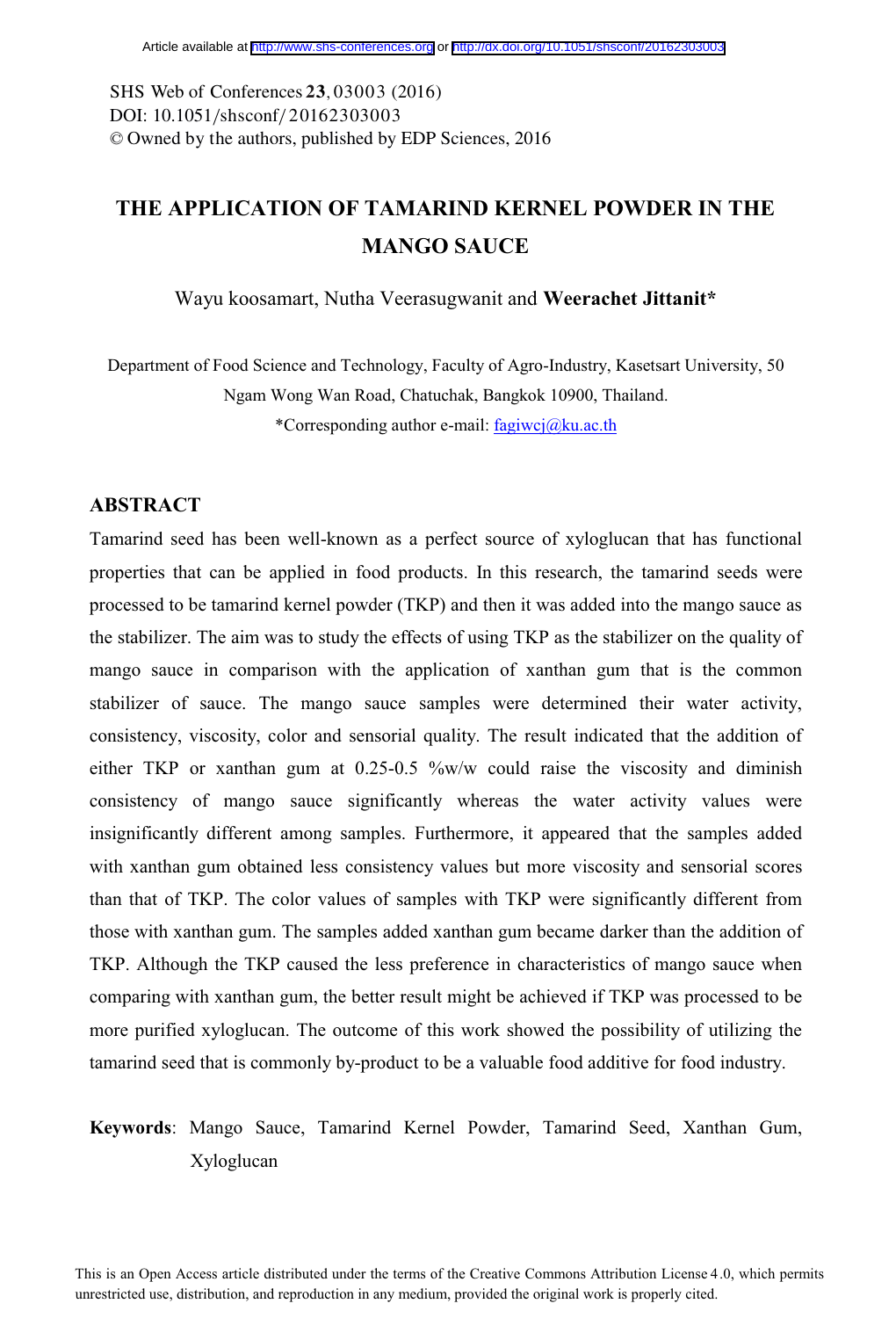#### SHS Web of Conferences

## **1. INTRODUCTION**

Mango (*Mangifera indica*) is a major economic fruits in Thailand with the export value more than 1,300 million baht in January to May 2013 (Office of Agricultural Economics, 2013). The processing of fresh mango to be mango sauce is one of the interesting alternatives to raise the market value of fresh mango. Mango sauce can be either consumed by dipping with some fried foods or applied as an ingredient in stir-fried dishes such as sweet and sour fish.

One of key ingredients in mango sauce is stabilizer. The stabilizer that is commonly applied for producing sauce is xanthan gum. Nonetheless, some kinds of stabilizers are deemed as the possible and attractive substitutes of xanthan gum especially the stabilizers that can be manufactured from by-product of food industry.

Tamarind seed is a main by-product of the tamarind processing plants in Thailand. It has been well-known by a number of scientists as a perfect source of xyloglucan. Its chemical structure consists of D-galactose, D-xylose and D-glucose at the ratio of 1:2.25:2.8 (York *et al*., 1990; Nishinari *et al.*, 2009). Xyloglucan is a water soluble polymer that can be used either for raising the viscosity of solution or as a gelling agent. It can tolerate to a wide range of pH and temperature. Xyloglucan is also called "aging free starch" because of its starch-like properties but more stable (Nishinari *et al.*, 2009).

Due to its functional properties, in this research, the tamarind seeds were processed to be tamarind kernel powder (TKP) and then it was added into the mango sauce as the stabilizer. The aim was to study the effects of using TKP as the stabilizer on the quality of mango sauce in comparison with the application of xanthan gum. The mango sauce samples were determined their quality attributes comprising water activity, consistency, viscosity, color and sensorial quality. The outcome of this work would indicate the potential of utilizing tamarind seed that is by-product to produce TKP for applying in the food industry.

#### **2. MATERIALS AND METHODS**

#### 2.1 Preparation of TKP

.

Initially, the tamarind seeds were roasted on a pan for 10 min prior to soaking in water overnight. After that, the seeds were dried by hot air oven (Binder, model FD 53, Binder GmbH, Germany) at 70 °C for 12 h before manually removing the seed coat and milling by pin mill (Ngow-huat-yoo, Thailand) to obtain 40 mesh TKP.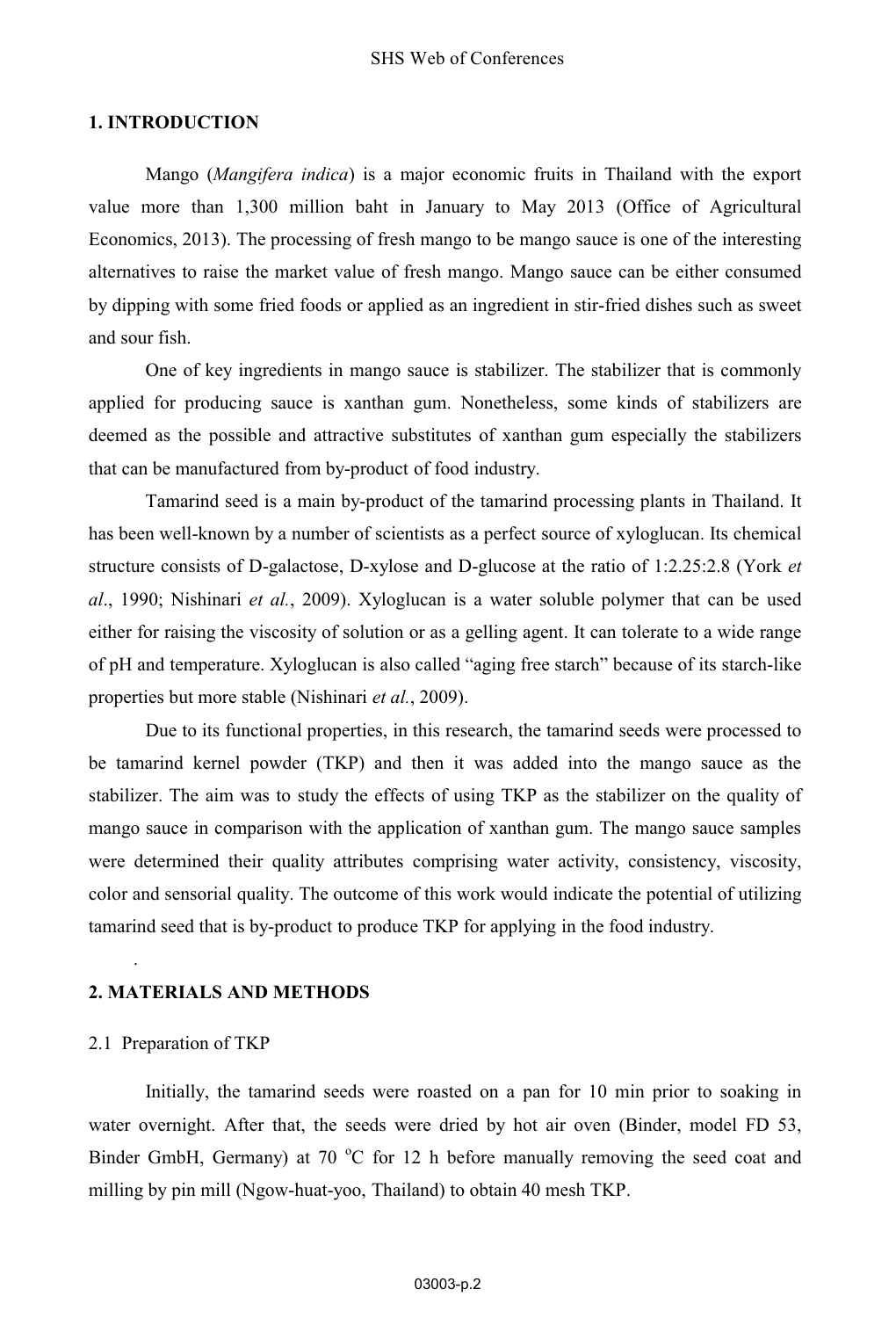#### PSU-USM-NSTRU 2014

# 2.2 Mango sauce production

Ripe mangoes (cv. Nam Dok Mai) were purchased from the market. After peeling and cutting, mango pieces were homogenized by Philips blender (HR2061, Netherland). The homogenized mango was mixed with other ingredients at the ratio of mango: vinegar: sugar: honey: salt at 79.91: 3.75: 15.47: 0.57: 0.30 by weight. This recipe was considered as the control sample. Then, the control sample was divided to be five portions. Four of them were used for preparing four different specimens consisting of (1) control recipe added with xanthan gum 0.25% by weight, (2) control recipe added with xanthan gum 0.5% by weight, (3) control recipe added with TKP 0.25% by weight and (4) control recipe added with TKP 0.5% by weight.

The samples from five different recipes (including control) were processed to be mango sauces by heating them at 70  $^{\circ}$ C until reaching the solid content of 30  $^{\circ}$ Brix. The samples were filled into glass bottles and stored in refrigerator at approximately  $4 °C$  prior to quality determination and sensory evaluation.

# 2.3 Quality determination

All five mango sauce samples produced in this study were determined their water activity and viscosity and compared with a commercial tomato sauce sample bought from the supermarket. The water activity was measured using a "Novasina" water activity instrument, model TH2/RTD33 (Novasina AG, Lachen, Switzerland) whereas the viscosity was determined by a "Brookfield" digital viscometer model LVDV II (Brookfield Engineering Laboratories, Inc., Middleboro, MA 02346 USA) with spindle no.0 at 100 rpm. Moreover, the color of all mango sauce specimens were measured by a "Minolta" color meter model CM-3500d (Konica Minolta Sensing, Inc. Osaka, Japan) and expressed as L\*, a\* and b\* values in CIE system while the consistency of mango sauce was determined by a "Bostwick" consistometer (CSC Scientific Company, Inc., USA). All the measurements were conducted in three replications.

# 2.4 Sensory evaluation

Apart from the determinations of some physical qualities of mango sauces as previously described, three samples in cases of control, control added with xanthan gum 0.5% by weight and control added with TKP 0.5% by weight were subjected to the sensory test in aspects of color, aroma, texture, taste and overall liking. The sensorial qualities were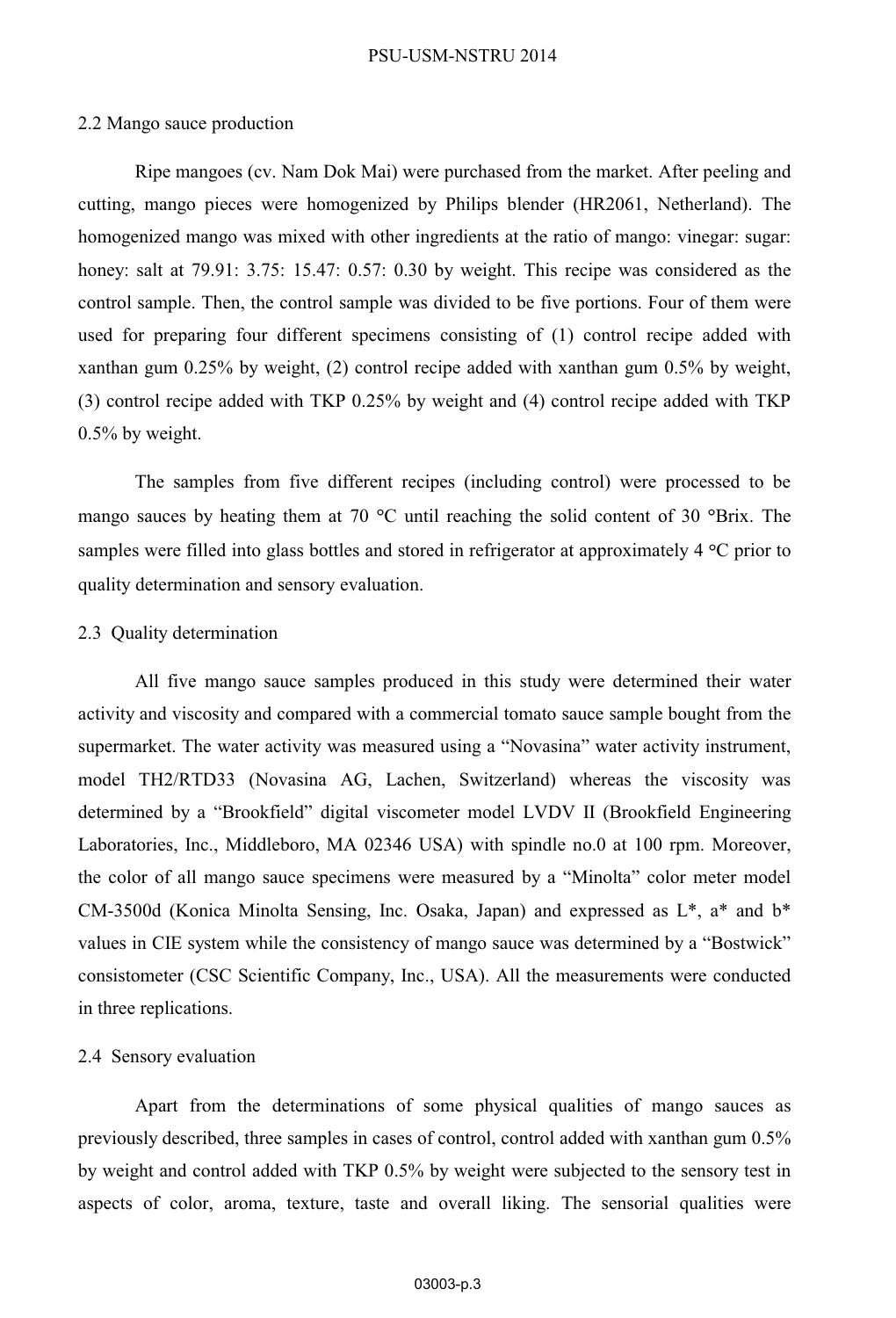evaluated using a 7-point hedonic scale test  $(7 =$  like extremely to  $1 =$  dislike extremely) by 30 panelists who were randomly recruited from the students and staffs in the department.

2.5 Statistical Analysis

The software package of SPSS version 12.0 was applied for the analysis of variance (ANOVA) and Duncan's multiple range test in the statistical analysis.

# **3. RESULTS AND DISCUSSION**

The results of quality determination in facets of water activity, viscosity, color and consistency are presented in Table 1. According to the result, it appeared that the water activity values of all mango sauce samples and commercial tomato sauce were insignificant different and fell between 0.954 and 0.969. Thus, these samples were considered as high moisture food; as a consequence, in order to extend their shelf-life, they must be controlled their pH to be high acid food, exposed to heat treatment and added some preservatives. These methods are normally applied to the tomato sauces sold in the market.

If considering the viscosity of all samples, it was found that the commercial tomato sauce has the highest viscosity. It should be due to the characteristic of raw material (tomato) and the larger amount of stabilizer applied into the commercial tomato sauce than mango sauce produced in this study. After comparing between mango sauce samples, it is clear that the addition of either xanthan gum or TKP resulted in the increase of sauce viscosity. At the same amount of stabilizer, the xanthan gum could raise the viscosity of sauce significantly more than TKP. Therefore, in order to produce mango sauce that have comparable viscosity to the commercial tomato sauce, the xanthan gum must be added more than 0.5% by weight whereas TKP must be added more than that of xanthan gum.

As it can be seen from the appearance of products which added TKP, no water release occurred because tamarind seed xyloglucan reveals a high water holding capacity with good stability (Nishinari *et al*., 2009). Moreover, the flow behavior of the tamarind seed xyloglucan solution is very close to Newtonian, and very stable against heat, pH and shear (Shirakawa & Yamatoya, 2003). In agreement with the xanthan gum samples produced in this study showed no water release. Xanthan gum forms pseudo-plastic viscous solutions, which are pH and temperature stable. The pseudo-plasticity makes xanthan gum also suitable as a stabilizer of suspensions, emulsions and foams (Brenntag, 2014)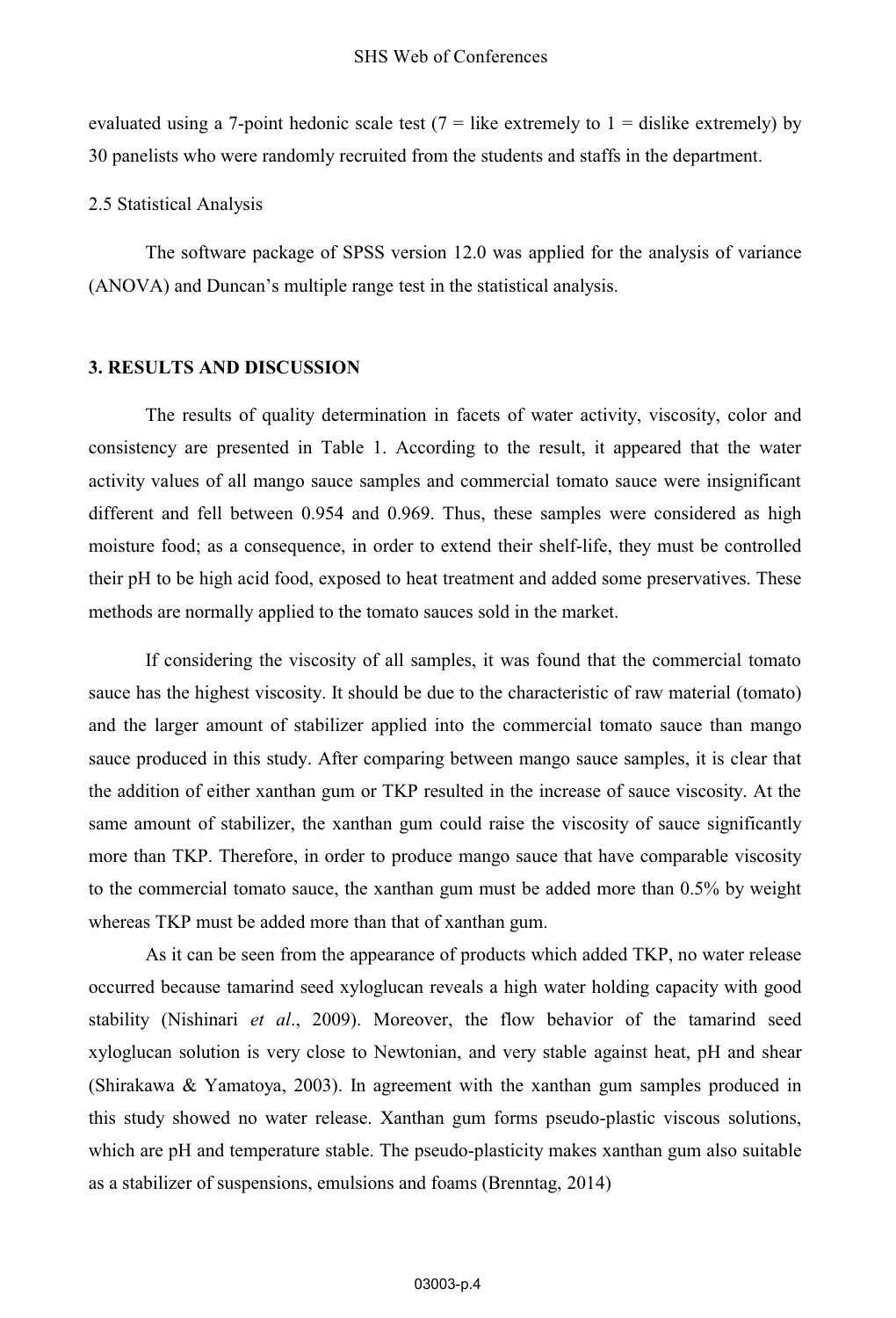#### PSU-USM-NSTRU 2014

For the color values, it is obvious that the control sample had the highest values of lightness, redness and yellowness whereas the samples added with stabilizer have alike color values between each other. The samples added xanthan gum became slightly darker than the addition of TKP. It might be explained that the stabilizer caused the restructuring of the molecules of sauce leading to the more viscosity and turbidity of sauce. The increase of turbidity due to the addition of stabilizer resulted in less lightness and less intense of color.

When considering the consistency, the value of consistency in unit of centimeter indicated the distance from the starting point that the samples naturally flew along the slope of the tray of consistometer. It is unsurprising that the samples that had higher viscosity would have lower consistency values. It is because the viscosity of fluid directly related to the friction occurring between fluid and solid surface (Incropera et al., 2007). Higher friction caused the less flowing distance or consistency value. Therefore, the control sample had the highest value of consistency whereas the sample added with xanthan gum at 0.5% had the lowest. Although the sample added with xanthan gum at 0.5% had the lowest value of consistency, it was still be able to flow for around 7 cm on the consistometer indicating that it would not be the problem when pouring the sauce out of the bottle.

The sensory test results of selected mango sauce samples consisting of control, control added with xanthan gum 0.5% by weight and control added with TKP 0.5% by weight are presented in Table 2. The reason of selecting the samples added with xanthan gum 0.5% and that added with TKP 0.5% is that these two conditions provided the viscosity values that were closer to commercial sauce product than those of 0.25%. The sensory test result showed that the panelists preferred control sample more than its counterparts in aspects of color, aroma, taste and overall liking. The samples added with TKP 0.5% was preferred only in aspect of texture but acquired the lowest score in the other attributes. It meant that the TKP could improve the texture of mango sauce but caused the unsatisfactory color, aroma and taste for the consumer. Therefore, if the sauce manufacturers intend to utilize the TKP as a stabilizer, they have to concern about its effects on the sensorial quality. The purification process should be applied to TKP in order to produce high purity of xyloglucan with less unfavorable volatiles for utilizing as a food additive in the food industry.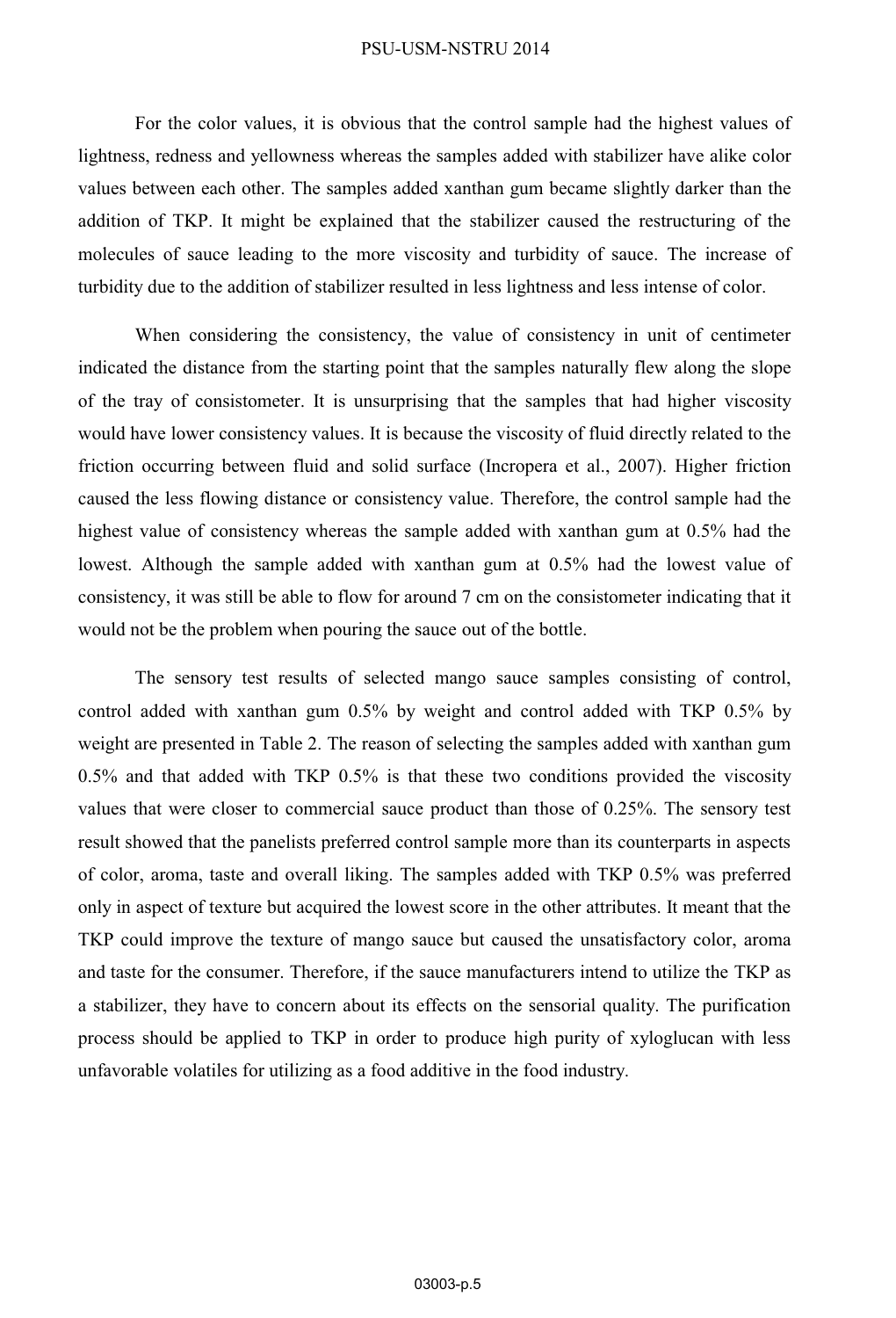| Sample                                                  | Water activity           | Viscosity                |                                                                                                                              | $_{\rm Color}$                     |                                 | Consistency (cm)                |
|---------------------------------------------------------|--------------------------|--------------------------|------------------------------------------------------------------------------------------------------------------------------|------------------------------------|---------------------------------|---------------------------------|
|                                                         | (decimal)                | $\mathbf{E}$             | $\overline{\phantom{a}}$                                                                                                     | $\boldsymbol{a}^*$                 | مٌ                              |                                 |
| Control                                                 | $0.962^{ns} \pm 0.0016$  | $133.8^{a} \pm 2.14$     | $51.3^{b6} \pm 3.13$                                                                                                         | $20.4^{9} \pm 0.33$                | $55.8^{9} \pm 2.61$             | 13.740.15                       |
| Mango sauce added with                                  | $0.968^{n}$ ±0.0007      | $372.9^{d} \pm 1.53$     | $43.6^{\circ} \pm 1.21$                                                                                                      | $9.8^{a} \pm 0.55$                 | $42.5^{\circ}$ ± 3.01           | $7.4^{4.0}_{-0.58}$             |
| xanthan gum 0.25% by weight                             |                          |                          |                                                                                                                              |                                    |                                 |                                 |
| Mango sauce added with                                  | $0.969^{n}$ ± 0.0022     | $404.9^{\circ}$ ±3.08    | 44.4 <sup>a</sup> ±0.95                                                                                                      | $11.3^{ab} \pm 0.85$               | 49.5 <sup>ab</sup> ±2.09        | $7.3^{4} \pm 0.46$              |
| xanthan gum 0.5% by weight                              |                          |                          |                                                                                                                              |                                    |                                 |                                 |
| Mango sauce added with TKP                              | $0.964^{n}$ $\pm 0.0010$ | $181.4^{\circ}\pm0.35$   | $47.8^{ab} \pm 0.29$                                                                                                         | $12.4^{b}$ <sup>c</sup> $\pm$ 0.26 | $43.3^{4} \pm 0.19$             | $12.7^{\circ}$ ±0.10            |
| $0.25\%$ by weight                                      |                          |                          |                                                                                                                              |                                    |                                 |                                 |
| Mango sauce added with TKP                              | $0.964^{n}$ $\pm 0.0006$ | $293.6^{\circ} \pm 2.02$ | $55.0^{6} \pm 0.51$                                                                                                          | $13.5^{\circ} \pm 0.45$            | $44.5^{\circ}$ $\pm$ 3.44       | $11.1^{b} \pm 0.29$             |
| $0.5%$ by weight                                        |                          |                          |                                                                                                                              |                                    |                                 |                                 |
| Commercial tomato sauce                                 | $0.954^{n_8}$ ±0.0019    | $500.6^{\text{+}}2.73$   | $\frac{\mathbf{A}}{\mathbf{A}}$                                                                                              | $\frac{\mathbf{A}}{\mathbf{A}}$    | $\frac{\mathbf{A}}{\mathbf{N}}$ | $\frac{\mathbf{A}}{\mathbf{N}}$ |
| Note: $L^* =$ lightness ( $0 \le L \le 100$ ); $a^*(+)$ |                          |                          | = redness; $a^*(-)$ = greenness; $b^*(-)$ = yellowness; $b^*(-)$ = blueness; $N/A$ = Not applicable; $ns$ = non-significant. |                                    |                                 |                                 |

All values are expressed as mean  $\pm$  standard deviation (n = 3). Means with the same superscript within same column are insignificant different (P >

All values are expressed as mean  $\pm$  standard deviation (n = 3). Means with the same superscript within same column are insignificant different (P >

0.05).

**Table 1.** The values of water activity, viscosity, color and consistency of mango sauce samples and commercial tomato sauce. Table 1. The values of water activity, viscosity, color and consistency of mango sauce samples and commercial tomato sauce.

# SHS Web of Conferences

03003-p.6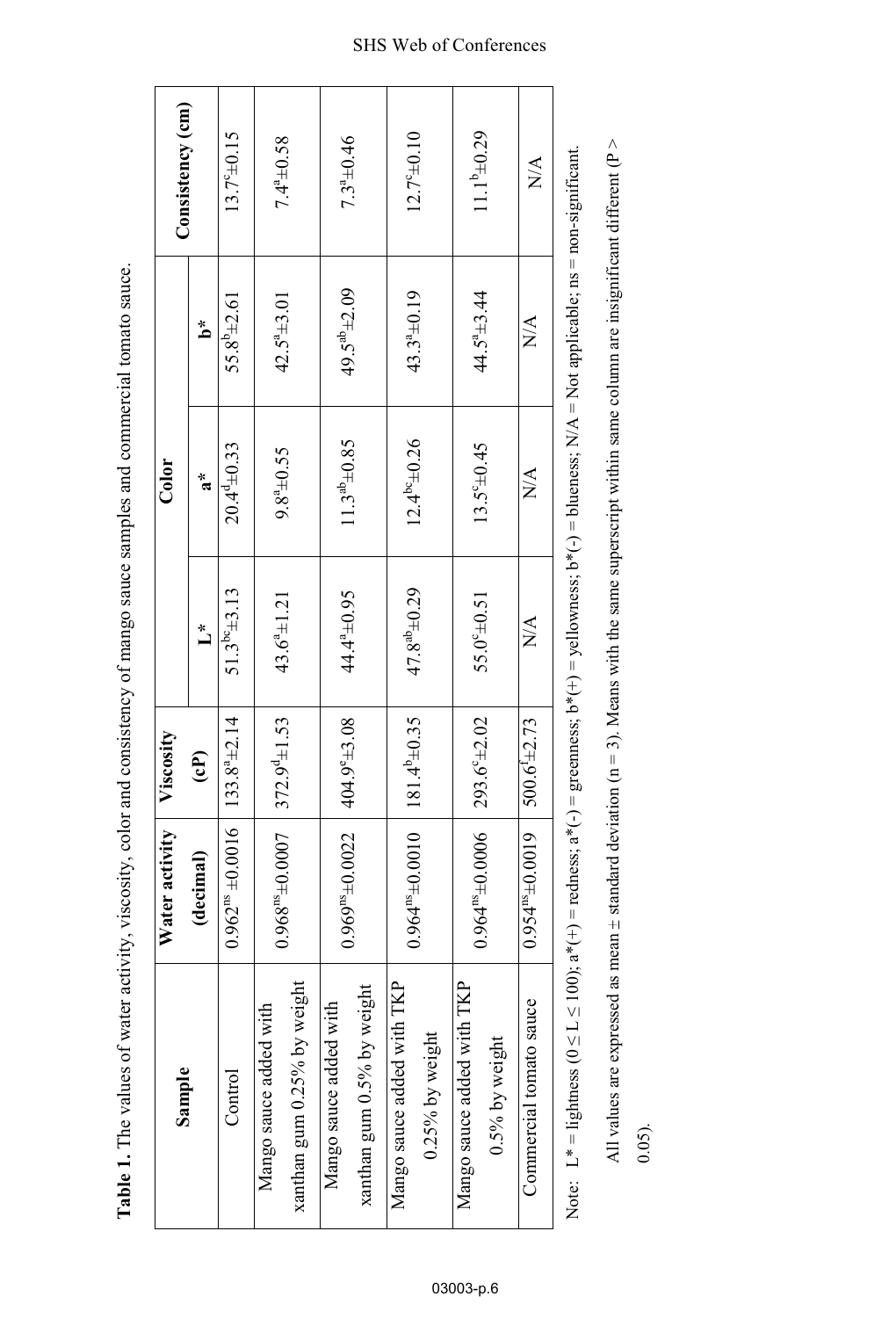| Sample                                                  |                    |                     | Sensorial attribute                                                                                                   |                     |                    |
|---------------------------------------------------------|--------------------|---------------------|-----------------------------------------------------------------------------------------------------------------------|---------------------|--------------------|
|                                                         |                    |                     |                                                                                                                       |                     |                    |
|                                                         | $_{\rm Color}$     | Aroma               | Texture                                                                                                               | <b>Taste</b>        | Overall liking     |
| Control                                                 | $6.0^{4}$ + 0.77   | $4.4^{b} \pm 1.36$  | $3.9^{ab} \pm 1.20$                                                                                                   | $4.7^{b} \pm 1.26$  | $4.8^{b} \pm 0.95$ |
| xanthan gum $0.5\%$ by weight<br>Mango sauce added with | $4.0^{9} \pm 1.34$ | $4.3^{\circ}$ ±1.27 | $3.5^{a} \pm 1.57$                                                                                                    | $4.7^{\circ}$ ±0.99 | $4.3^{9} \pm 1.24$ |
| Mango sauce added with<br>TKP $0.5\%$ by weight         | $3.1^{4} \pm 1.04$ | $3.1^{a} \pm 1.48$  | $4.5^{6} \pm 1.36$                                                                                                    | $2.9^{a} \pm 1.20$  | $3.1^{a} \pm 1.22$ |
| Note: Sensorial test values are mean ±                  |                    |                     | $\pm$ standard deviation ( $n = 30$ ). Means with the same superscript within same column are insignificant different |                     |                    |

**Table 2.** The sensory test result of mango sauce samples ( $7 =$  like extremely to  $1 =$  dislike extremely) **Table 2.** The sensory test result of mango sauce samples ( $7 =$  like extremely to  $1 =$  dislike extremely)

03003-p.7

 $(P > 0.05)$ .

# PSU-USM-NSTRU 2014